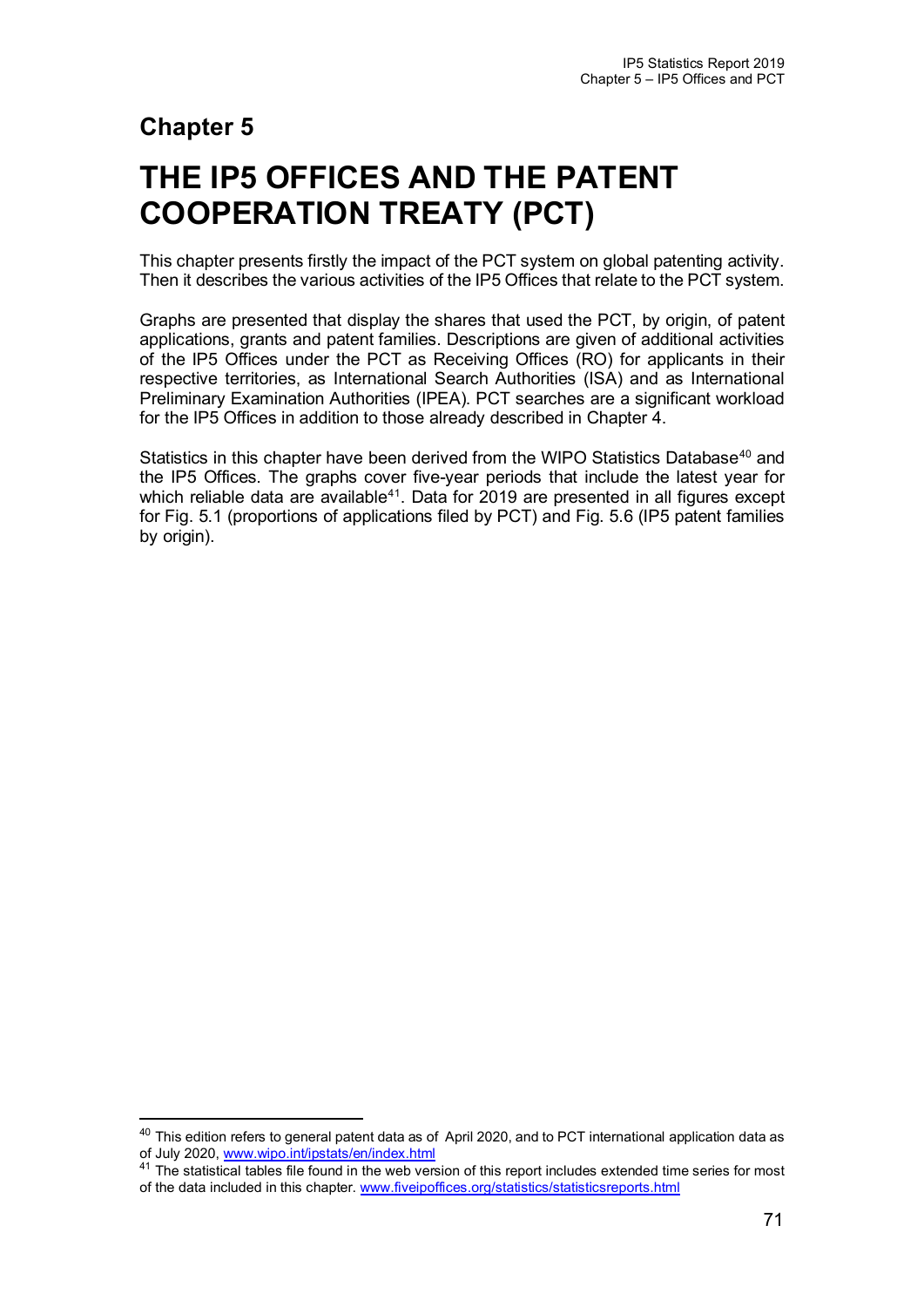## **PCT AS FILING ROUTE**

#### **PATENT FILINGS**

Fig. 5.1 shows, for each bloc of origin (residence of first-named applicant or inventor), the proportions of all patent filings that are PCT international applications. Applications are counted in the year of filing. These data are comparable to those in Figs. 3.1 to 3.4.

| 20%                     | 20%         | 20%      | 20%  | 21%                                                                                                              |
|-------------------------|-------------|----------|------|------------------------------------------------------------------------------------------------------------------|
| 16%                     | 15%         | 14%      | 15%  | 15%                                                                                                              |
| 11%                     | 12%         | 12%      | 13%  | <b>EPC</b> states<br>13%<br>U.S.<br>Japan                                                                        |
|                         | 9%          | 9%<br>8% | 9%   | $\bullet \bullet \bullet \bullet$ All<br>9%<br>8%<br><b>Others</b>                                               |
| $\frac{9\%}{8\%}$<br>6% | $-10$<br>6% | 7%       | 7%   | $\blacksquare$ R.Korea<br>8%<br>P.R. China                                                                       |
| 3%                      | 3%          | 3%       | 4%   | 4%                                                                                                               |
| 2014                    | 2015        | 2016     | 2017 | fivelPoffices<br>2018<br>European Patent Office IIT Issue Putert Effice<br>Ennean Intellectual Presenty Office & |

Nine percent of worldwide patent filings were made via the PCT route in 2018.

Comparing 2017 and 2018, the proportion of applications filed via the PCT remained stable for applications originating from Japan, U.S., and P.R. China. For EPC states and R. Korea, the proportion increased by 1 percent. The proportion for the EPC states origin applications continue to be higher than the proportions for applications from the remaining blocs.

#### **NATIONAL / REGIONAL PHASE ENTRY**

After the international phase of the PCT procedure, applicants decide whether they wish to proceed further with their applications into the national or regional phase for each country or regional organization of interest. If the decision is made to proceed, then the applicant has to fulfil the various requirements of the selected PCT contracting states or organizations.

Fig. 5.2 shows the proportions of international PCT applications that entered the national or regional phase at each of the IP5 Offices. Applications are counted in the year corresponding to the date when the delay to enter the national or regional phase has expired $42$ .

<span id="page-1-0"></span><sup>&</sup>lt;sup>42</sup> It should be noted that counts from EPC contracting state national offices are not reported in Figs. 5.2, 5.3, and 5.4.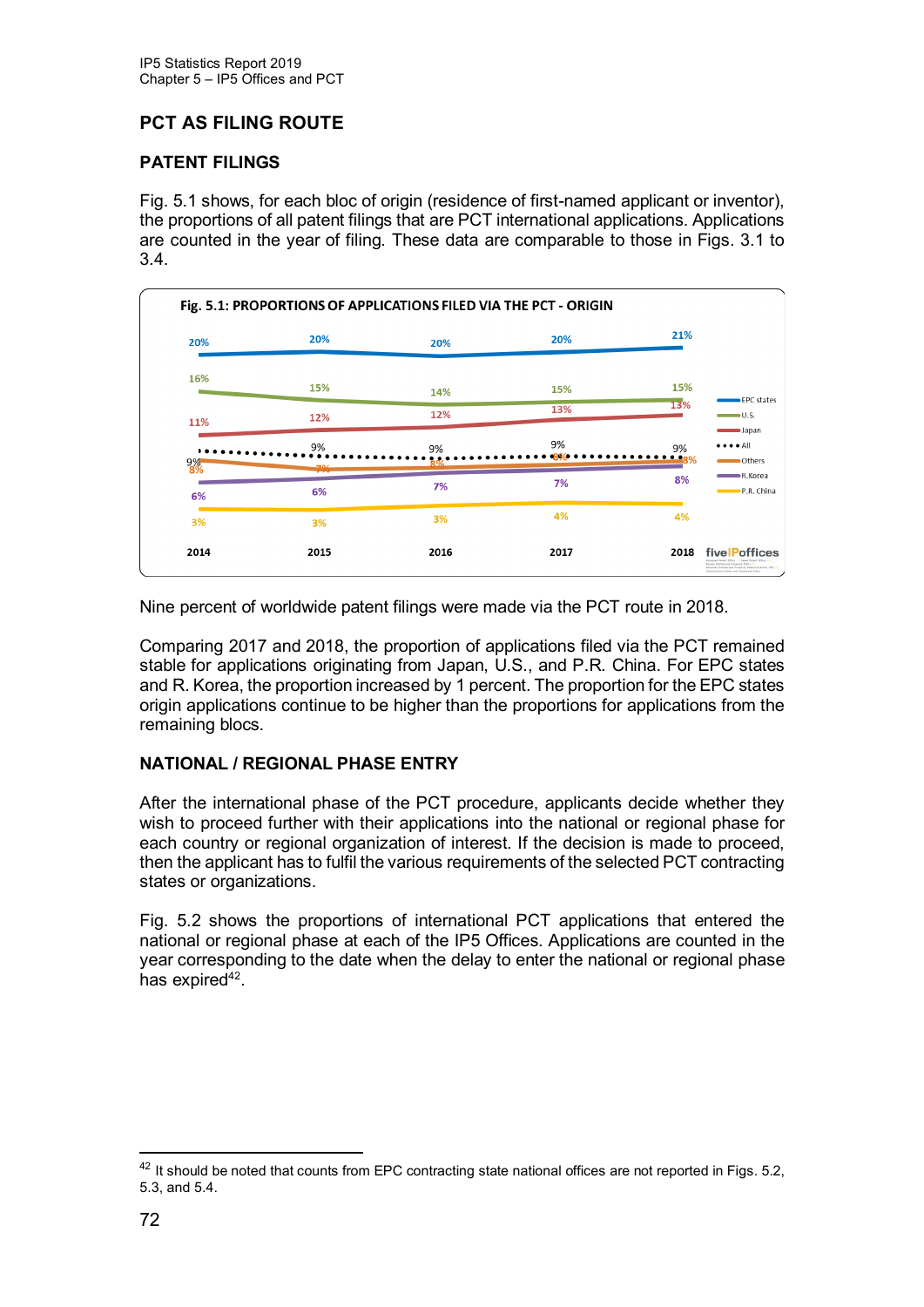

A higher proportion enters the regional phase at the EPO than enters the national phase at any of the other IP5 Offices. The proportion remains lowest at the KIPO.

Between 2015 and 2019, the proportion declined slightly at the EPO, the JPO, the KIPO and the CNIPA.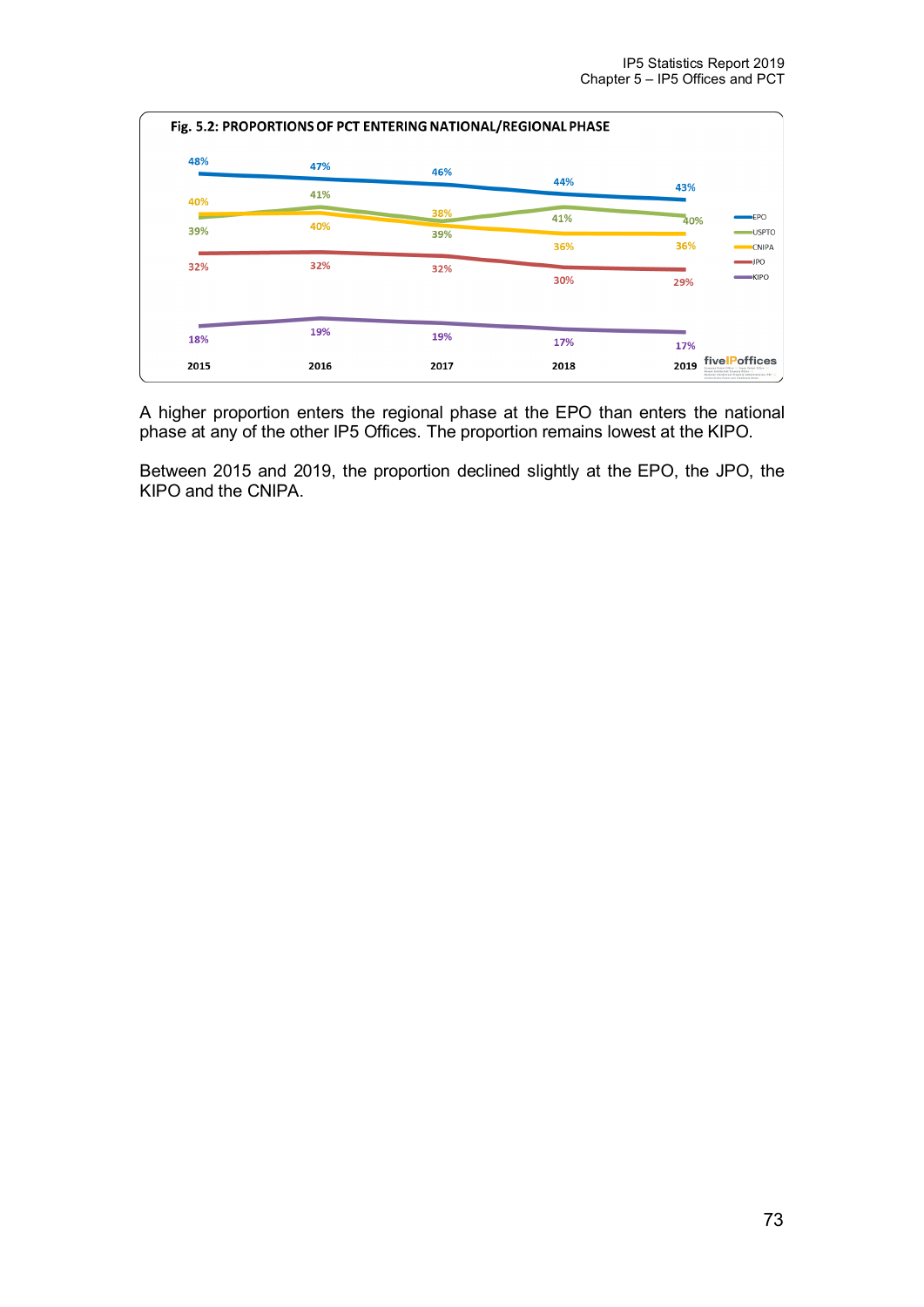#### **SHARE OF PCT APPLICATIONS**

Fig. 5.3 shows the shares of PCT among all applications in the grant procedure at each office (as presented earlier in Fig. 4.1).



The proportions of PCT national/regional phase applications among all applications remained stable from 2018 to 2019 for the KIPO and the CNIPA. At the EPO and the USPTO the proportion decreased by 1 percent and 3 percent respectively, while it increased by 2 percent at the JPO.

EPO continues to have much higher proportion of PCT applications, compared to the other IP5 Offices. This can be explained by the fact that, contrary to other IP5 Offices, most of the first filings filed in the EPC states are filed at national offices, resulting in a higher share of PCT at the EPO.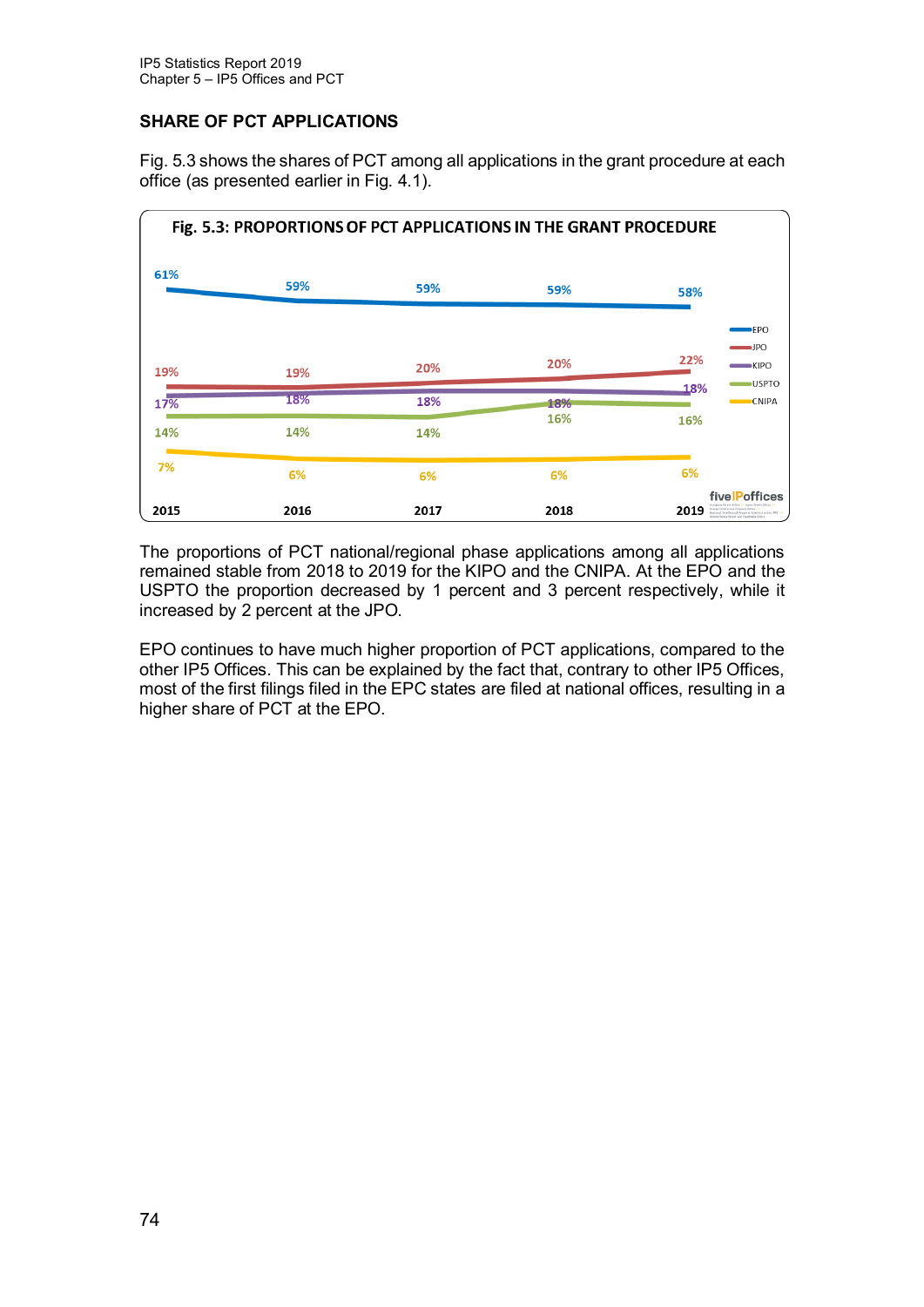# **PCT GRANTS**

Fig. 5.4 shows the proportions of granted patents by each of the IP5 Offices that were based on PCT applications.

| Fig. 5.4: PROPORTIONS OF PCT AMONG GRANTED PATENTS |      |            |      |                                                                                                                                                                  |  |  |  |  |
|----------------------------------------------------|------|------------|------|------------------------------------------------------------------------------------------------------------------------------------------------------------------|--|--|--|--|
|                                                    | 64%  | 64%        | 65%  | 65%                                                                                                                                                              |  |  |  |  |
| 62%                                                |      |            |      |                                                                                                                                                                  |  |  |  |  |
|                                                    |      |            |      |                                                                                                                                                                  |  |  |  |  |
|                                                    |      |            |      | EPO                                                                                                                                                              |  |  |  |  |
|                                                    |      |            |      | $\blacksquare$ JPO<br><b>USPTO</b>                                                                                                                               |  |  |  |  |
| 24%                                                | 23%  | 24%        | 24%  | 25%<br>KIPO                                                                                                                                                      |  |  |  |  |
|                                                    | 19%  | 20%        | 20%  | 21%<br><b>CNIPA</b>                                                                                                                                              |  |  |  |  |
| 20%<br>17 <sub>19%</sub>                           | 19%  | <b>ZU%</b> | 20%  | 20%                                                                                                                                                              |  |  |  |  |
|                                                    | 17%  |            |      |                                                                                                                                                                  |  |  |  |  |
|                                                    |      | 14%        | 12%  | 12%                                                                                                                                                              |  |  |  |  |
| 2015                                               | 2016 | 2017       | 2018 | fivelPoffices<br>2019<br>Korean Intellectual Property Office<br>National Intellectual Property Administration, PRC.<br>United States Patent and Trademack Office |  |  |  |  |

Granted patents generally relate to applications that were filed several years earlier.

Over the 5-year period, there was an increase in the proportion of PCT in patent grants at the EPO, the JPO, and the USPTO, of 3 percent, 1 percent and 2 percent respectively. At the CNIPA, the percentage decreased by 5 percent. The percentages of PCTs in patent grants in Fig. 5.4 are always higher than the percentages of PCTs in applications in Fig. 5.3, for all IP5 Offices.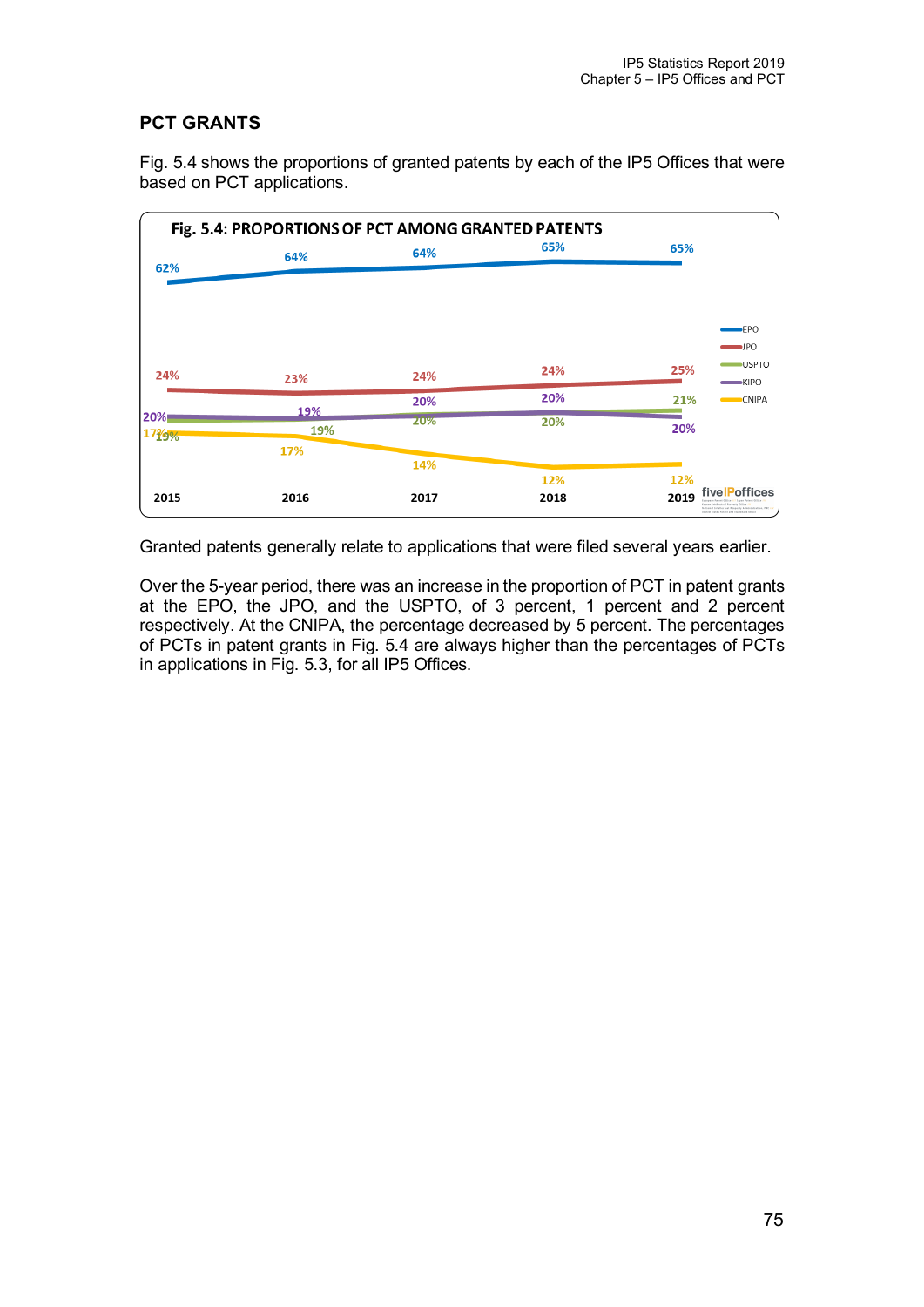### **PATENT FAMILIES AND PCT**

A patent family is a group of patent filings that claim the priority of a single filing, as was described in the final section of Chapter 3.

The PCT system provides a good way to make subsequent patent applications in a large number of countries. Therefore, it can be expected that many patent families flowing between blocs use the PCT route. In this section, the usage of the PCT system implies that at least one PCT application has been made within the family of filings that quote the priority of the same first filing.

Fig. 5.5 shows the usage of the PCT among patent families for the priority year 2015. Two types of percentages are shown. The first, next to the name of each bloc, is the proportion of the overall number of first filings for the bloc that generated families using the PCT. The second, next to the arrows indicating flows between-blocs, shows the share of total patent family flows that used the PCT system. This figure is based on first filings in 2015, and can be compared with Fig. 3.14.



In general, the usage of the PCT route is far higher when making applications abroad rather than at home. Applicants from the U.S., P.R. China and the EPC states use the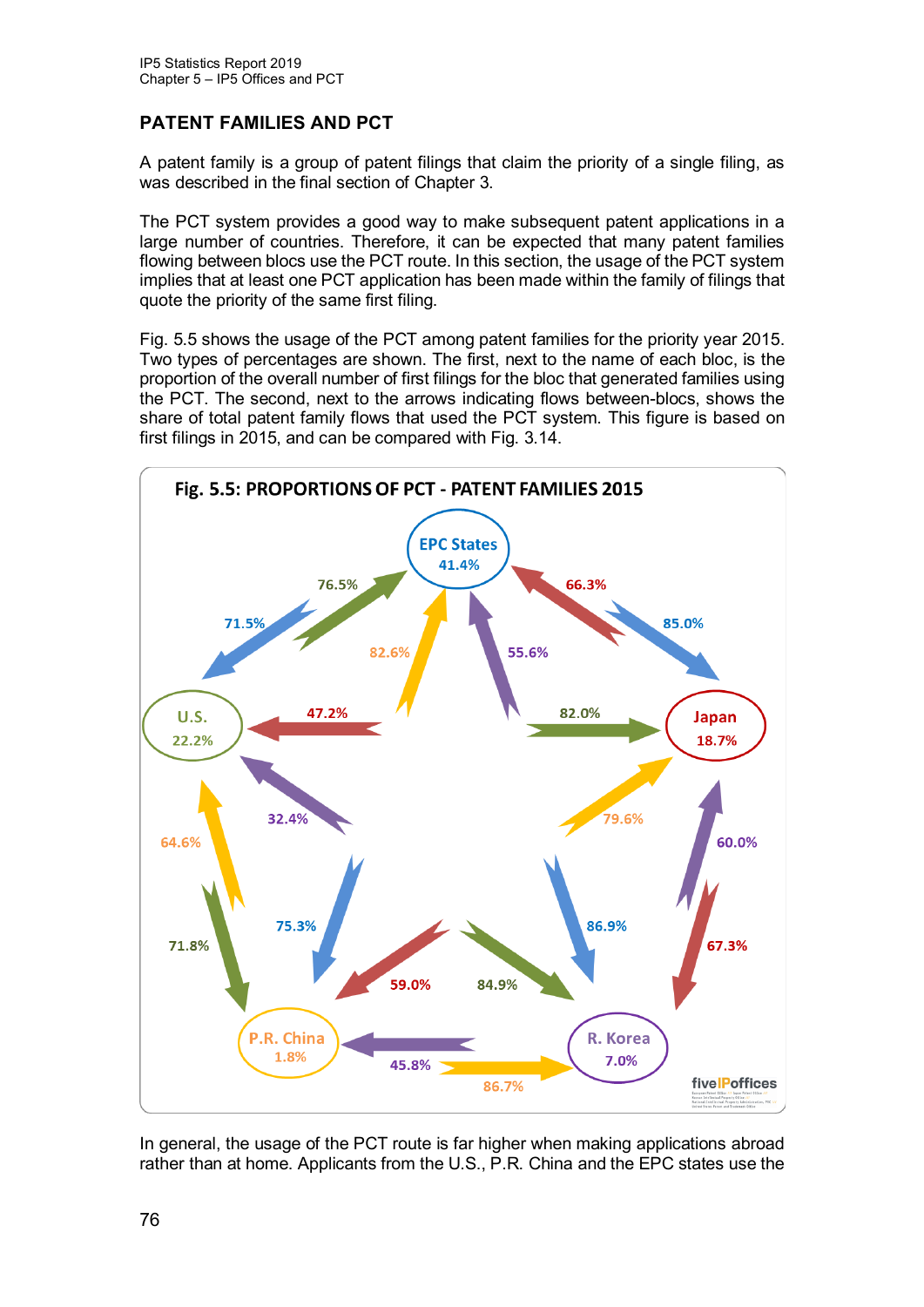PCT system for their foreign filings to a greater extent than applicants from Japan and R. Korea do.

Fig. 5.6 shows the proportions of IP5 patent families by bloc of origin (residence of first-named applicants or inventors), as given earlier in Fig. 3.15, that made some use of the PCT system. IP5 patent families correspond to filings where activities of the first and/or subsequent associated filings were made in all the IP5 Blocs.



Since IP5 patent families represent highly internationalised applications, the rate of PCT usage is high compared to the overall usage of PCTs among applications in general, as was shown in Fig. 5.1.

Except for R. Korea, since 2015 there are only marginal variations in the usage of the PCT system. In 2019, usage in the R. Korea increased by 3 percent, where it still remains lower than in other blocs.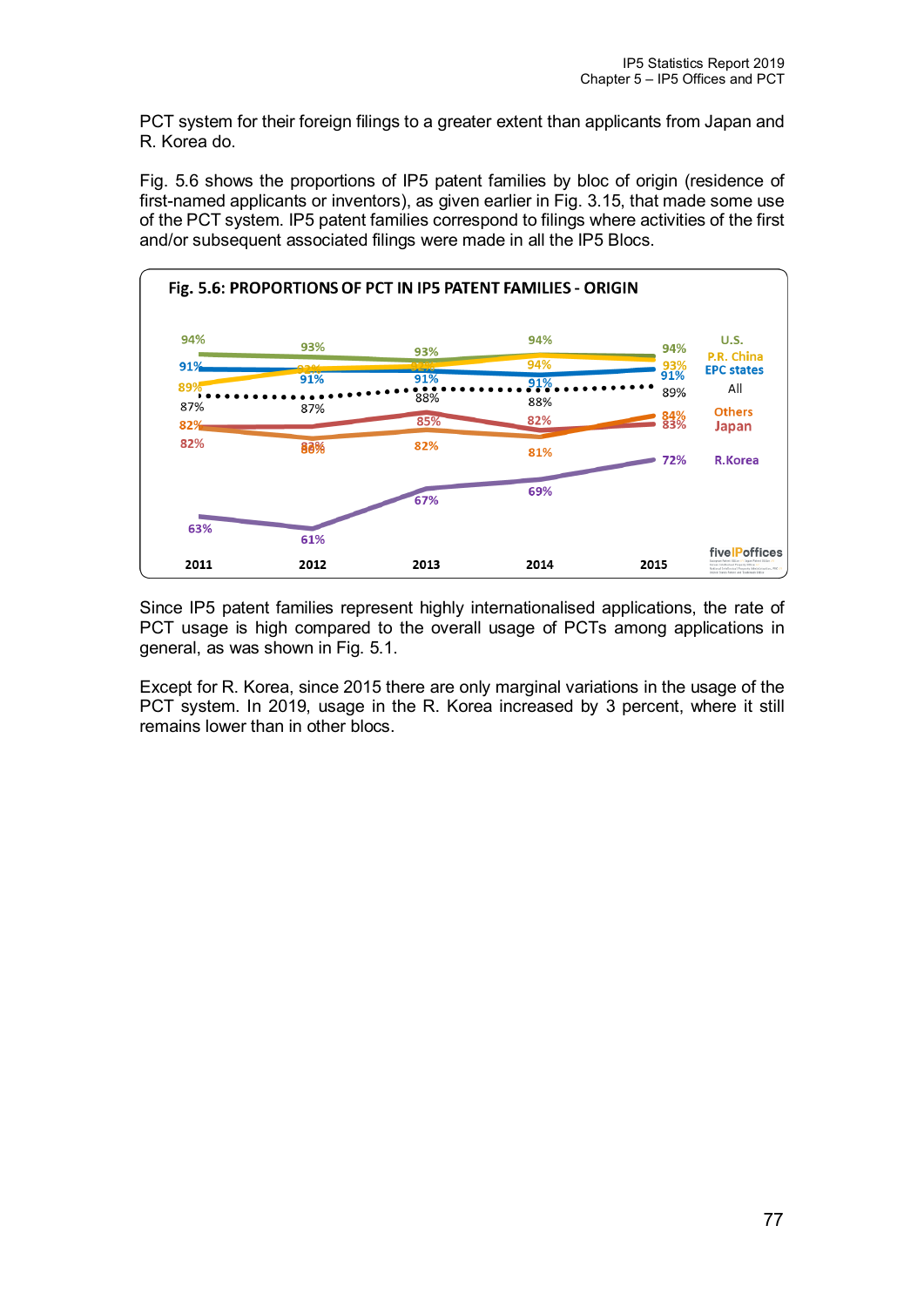# **PCT AUTHORITIES**

Under the PCT, each of the IP5 Offices acts as RO, mainly for applicants from its own geographical zone, and as ISA and IPEA for non-residents and residents. The following graphs show the trends from 2015 to 2019.



Fig. 5.7 shows the breakdown of PCT international filings by ROs over time.

The total number of PCT international phase filings grew at a high pace in 2016, 2017, 2018 and 2019. The compound annual growth rate from 2015 to 2019 was 5 percent.

In 2019, the IP5 Offices had an overall increase of PCT international filings of 5 percent compared with 2018. The KIPO had the largest percentage increase of 11 percent. Together the IP5 Offices were RO for 85 percent of the PCT international filings in 2019 (83 percent in 2015).

Fig. 5.8 shows the breakdown over time of the numbers of international search requests to offices as ISA, for those applications for which information is known.